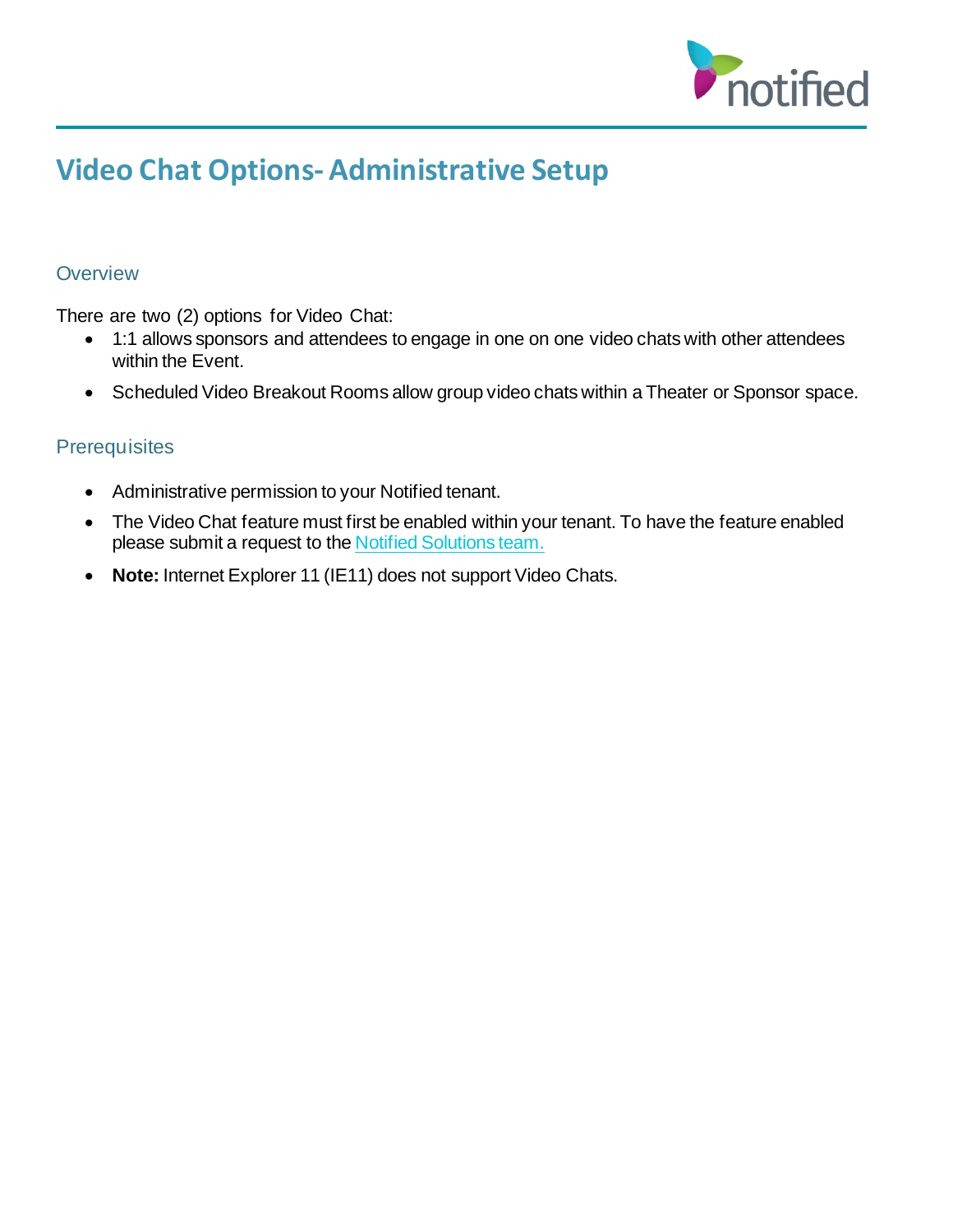# 1. Under General Settings within the Event, select **Enable voice/video in private chat**.

| <b>HOME</b>              |                                                                                                                                                                                                    |
|--------------------------|----------------------------------------------------------------------------------------------------------------------------------------------------------------------------------------------------|
| <b>DASHBOARD</b>         | <b>Submit</b><br><b>General Settings</b>                                                                                                                                                           |
| <b>GENERAL SETTINGS</b>  | Name your event, set its dates and other general settings. Learn more >                                                                                                                            |
| <b>HOST SPACES</b>       |                                                                                                                                                                                                    |
| <b>NAVIGATION</b>        | <b>Fvent Title</b>                                                                                                                                                                                 |
| <b>CONTENT STRUCTURE</b> | Virtual Event 2020<br>Œ                                                                                                                                                                            |
| <b>SPONSOR SETUP</b>     | The name of your event. Learn more >                                                                                                                                                               |
| <b>PROMOTION</b>         | <b>Lock Event</b>                                                                                                                                                                                  |
| <b>USERS</b>             | Create a password to lock this event. Locking the event ensures that unauthorized users cannot make changes as the                                                                                 |
| <b>MESSAGING</b>         | setup of the event nears completion. Learn more >                                                                                                                                                  |
| <b>REGISTRATION</b>      | $\blacksquare$ Active                                                                                                                                                                              |
| <b>SOCIAL MEDIA</b>      | Prevents all users except administrators from accessing the virtual environment. Learn more >                                                                                                      |
| <b>METRICS</b>           |                                                                                                                                                                                                    |
| <b>EVENT TOOLS</b>       | <b>Test Fvent</b><br>Denotes a test event show. Shows flagged as test event are not billed, but have restrictions in place for use.                                                                |
| <b>CMS</b>               | Registration and login pages will let users know they are in a test event show. Learn more >                                                                                                       |
|                          | □ Enable voice/video in private chat<br>This flag allows voice and/or video to be enabled for private chats between users. There may be additional charges for<br>using this feature. Learn more > |

### 2. Click **OK** on the confirmation pop-up to proceed. 1:1 Video Chat is now enabled in the Event.



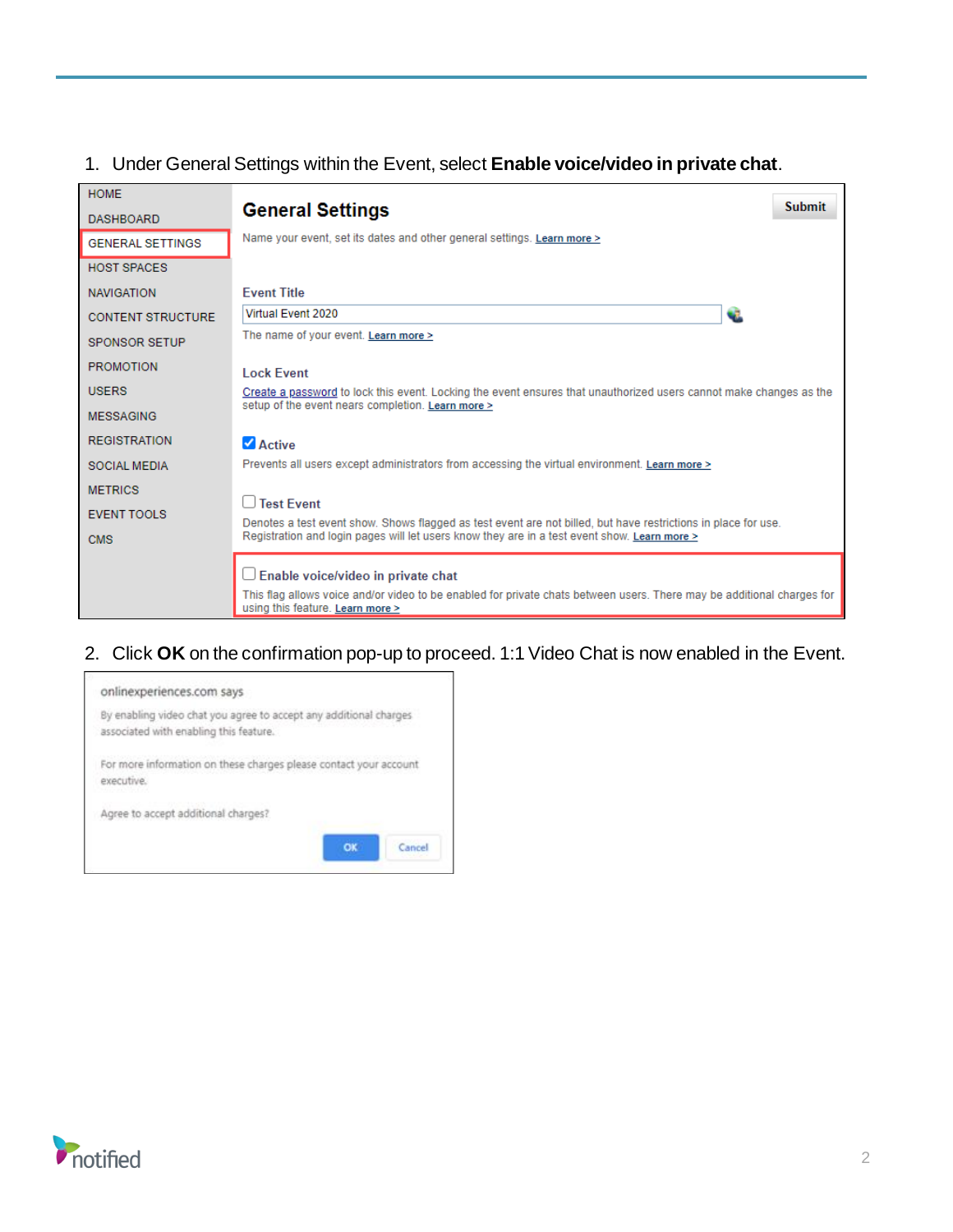# **Scheduled Video Breakout Rooms**

Schedule Video Breakout Rooms are a feature available within a virtual event. These are group video chats that can be scheduled in a Theater or Sponsor Space.

# **Theater/Presentations**

| Presentation Type Learn more > |                       |                        |                         |
|--------------------------------|-----------------------|------------------------|-------------------------|
| <b>STUDIO</b>                  | Video                 | <b>Chat Room</b>       |                         |
| Intrado Studio                 |                       |                        |                         |
| Select                         | Select                | Select                 |                         |
| <b>Universal Flex</b>          | <b>Moderated Chat</b> | <b>Video Broadcast</b> |                         |
| Select                         | Select                | Select                 |                         |
|                                |                       |                        | <b>Submit</b><br>Cancel |

1. Within Content Structure, click **Add a presentation**, enter the required information, and select **Chat Room** as the Presentation Type. Click **Submit** when complete.

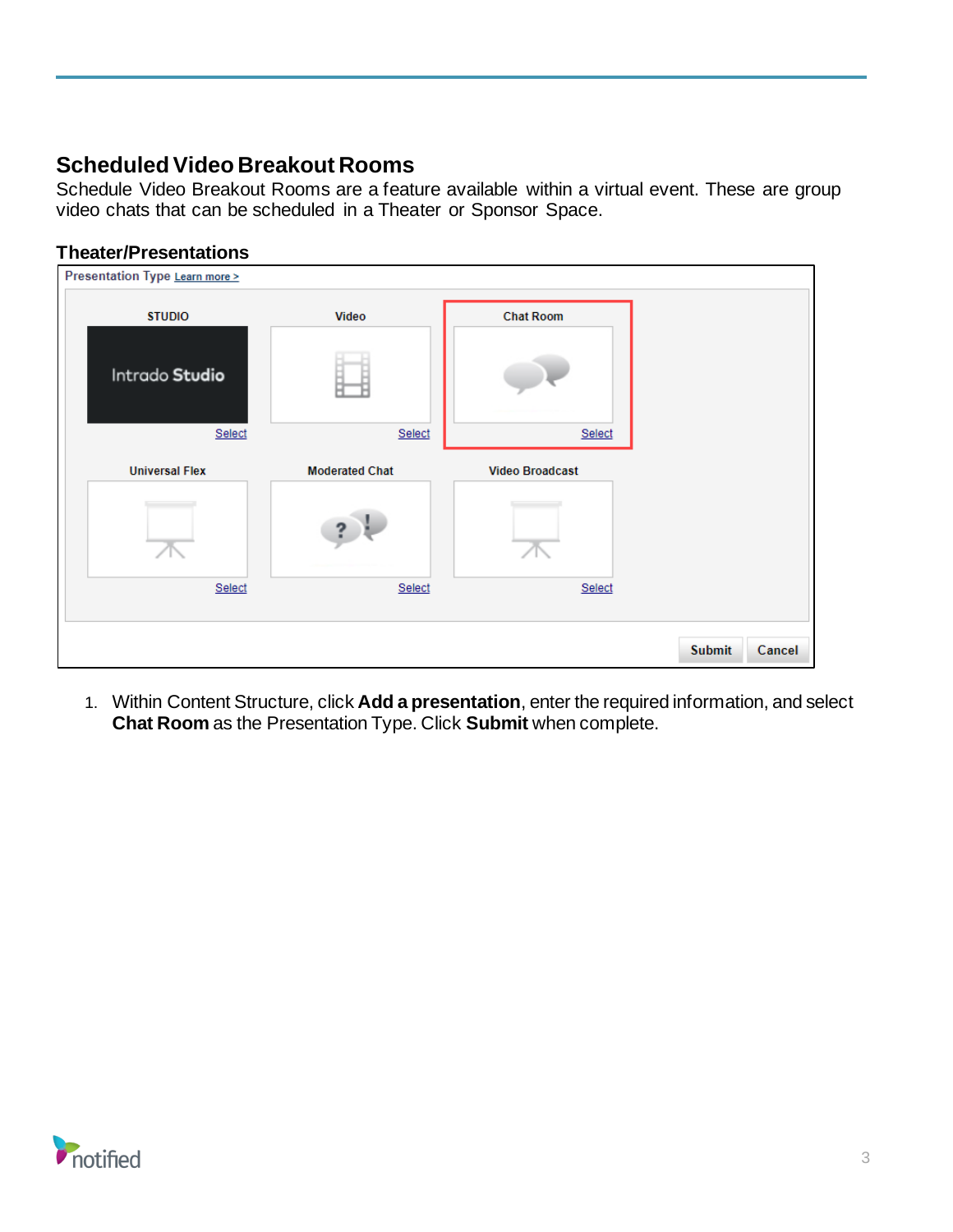| <b>DASHBOARD</b>         | <b>Submit</b>                                                                                                                                                                      |
|--------------------------|------------------------------------------------------------------------------------------------------------------------------------------------------------------------------------|
| <b>GENERAL SETTINGS</b>  | <b>Content Structure</b>                                                                                                                                                           |
| <b>HOST SPACES</b>       | Organize your content to ensure attendees find assets that are most relevant to them. Learn more >                                                                                 |
| <b>NAVIGATION</b>        |                                                                                                                                                                                    |
| <b>CONTENT STRUCTURE</b> | <b>Subject Categories</b>                                                                                                                                                          |
| <b>SPONSOR SETUP</b>     | Subject categories let attendees find content that is most relevant to them. They are the topic headings attendees see when browsing your<br>event's Resource Center. Learn more > |
| <b>PROMOTION</b>         |                                                                                                                                                                                    |
| <b>USERS</b>             | <b>Admin only</b><br><b>Title</b><br><b>Actions</b>                                                                                                                                |
| <b>MESSAGING</b>         |                                                                                                                                                                                    |
| <b>REGISTRATION</b>      | Add a subject category                                                                                                                                                             |
| <b>SOCIAL MEDIA</b>      |                                                                                                                                                                                    |
| <b>METRICS</b>           | <b>Tracks</b>                                                                                                                                                                      |
| <b>EVENT TOOLS</b>       | Tracks organize your presentations into groupings. Tracks can be used in any host space where presentations are displayed. Learn more >                                            |
| <b>CMS</b>               | <b>Presentations</b><br>Abstract<br><b>Actions</b><br><b>Title</b>                                                                                                                 |
|                          | Add a track                                                                                                                                                                        |
|                          |                                                                                                                                                                                    |
|                          | <b>Presentations</b>                                                                                                                                                               |
|                          | This list contains all of the presentations associated with the current event, regardless of the space or track they were created under.<br>Learn more >                           |
|                          |                                                                                                                                                                                    |
|                          | <b>Scheduled Duration</b><br>Start Date -<br><b>Actions</b><br><b>Title</b><br><b>Speaker</b><br><b>Track</b><br><b>Active</b><br>Mode<br><b>EventKey</b><br><b>Type</b>           |
|                          | Add a presentation<br>Copy a presentation Mass Staff Upload<br><b>Webcast Recordings</b>                                                                                           |

(continued)

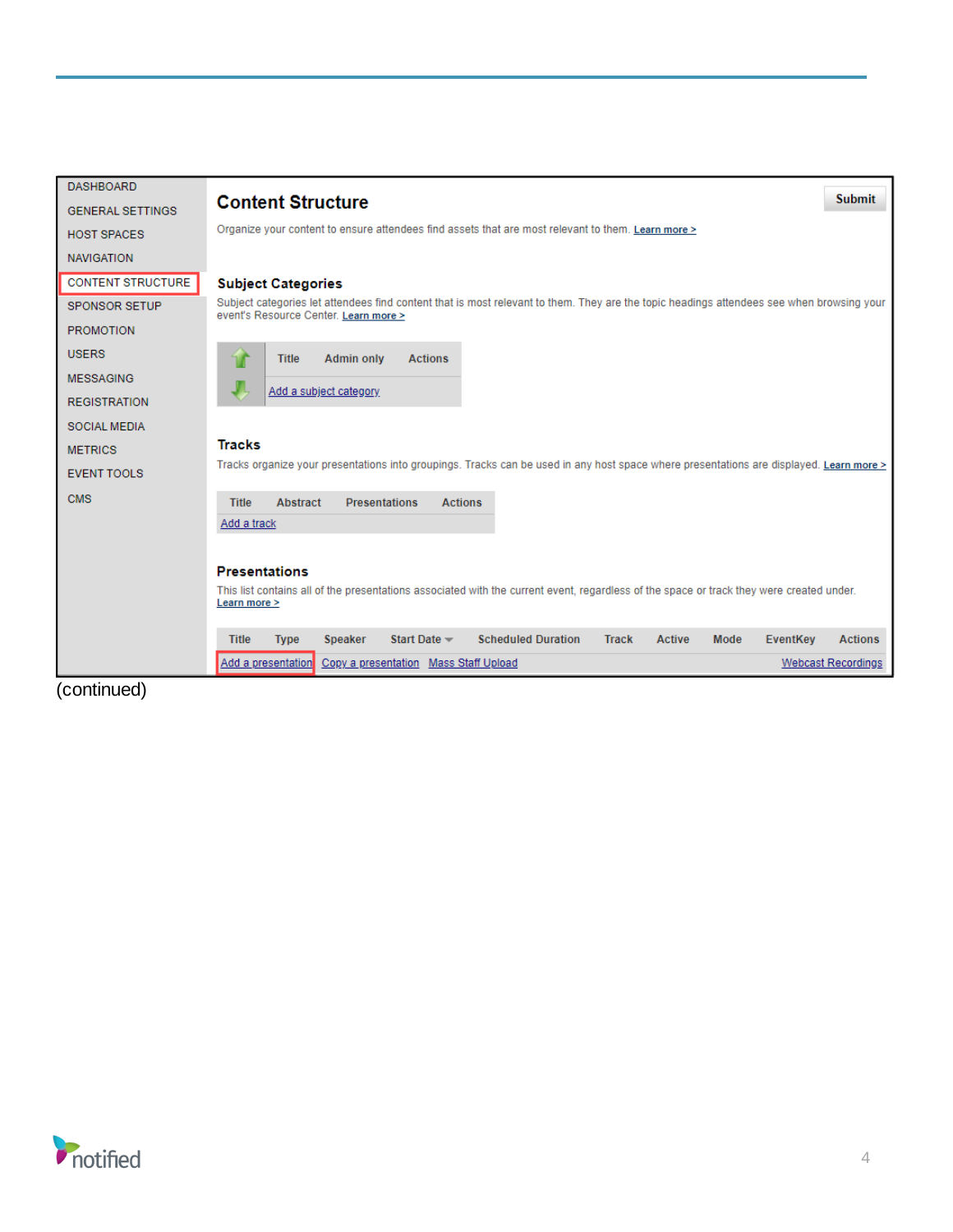| Presentation Type Learn more > |                       |                        |                         |
|--------------------------------|-----------------------|------------------------|-------------------------|
| <b>STUDIO</b>                  | Video                 | <b>Chat Room</b>       |                         |
| Intrado Studio<br>Select       | Select                | Select                 |                         |
| <b>Universal Flex</b>          | <b>Moderated Chat</b> | <b>Video Broadcast</b> |                         |
|                                |                       |                        |                         |
| Select                         | Select                | Select                 |                         |
|                                |                       |                        | <b>Submit</b><br>Cancel |

2. In the Additional Settings pane, select **Add Voice/Video**. **Note**: The maximum number of participants is 30.



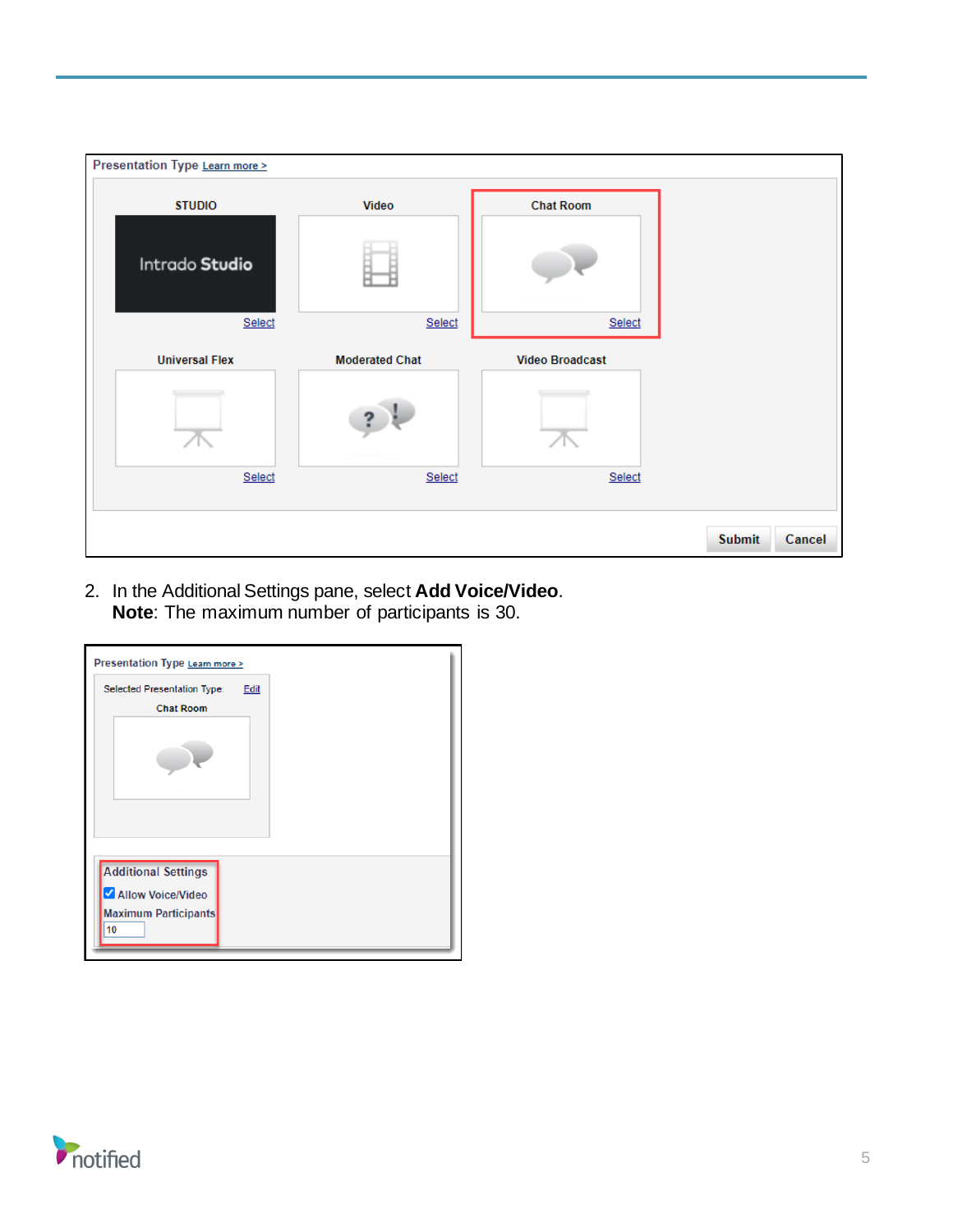3. Click **OK** on the confirmation pop-up to finalize the feature.



4. Complete the Staff information for the moderator that will facilitate the Breakout Room, click **Add This Staffer**, and click **Submit**. Breakout Room Video Chat is now configured for the Event.

| Add/Create a Staffer               | Enter the email address of a new or existing user to begin. | <b>User Details</b><br>Additional information about this user. |
|------------------------------------|-------------------------------------------------------------|----------------------------------------------------------------|
| <b>Email Address</b><br>(required) |                                                             | <b>Full Name</b><br>(required)                                 |
|                                    | <b>Registration Package</b><br>Attendee Package v           | Password<br>(required)                                         |
|                                    |                                                             | <b>User Type</b><br>Attendee<br>$\check{~}$                    |
|                                    |                                                             | <b>Attendee Type</b><br>Attendee<br>$\check{ }$                |
| <b>Edit Photo</b>                  |                                                             |                                                                |
|                                    | <b>Add This Staffer</b>                                     |                                                                |
|                                    |                                                             |                                                                |

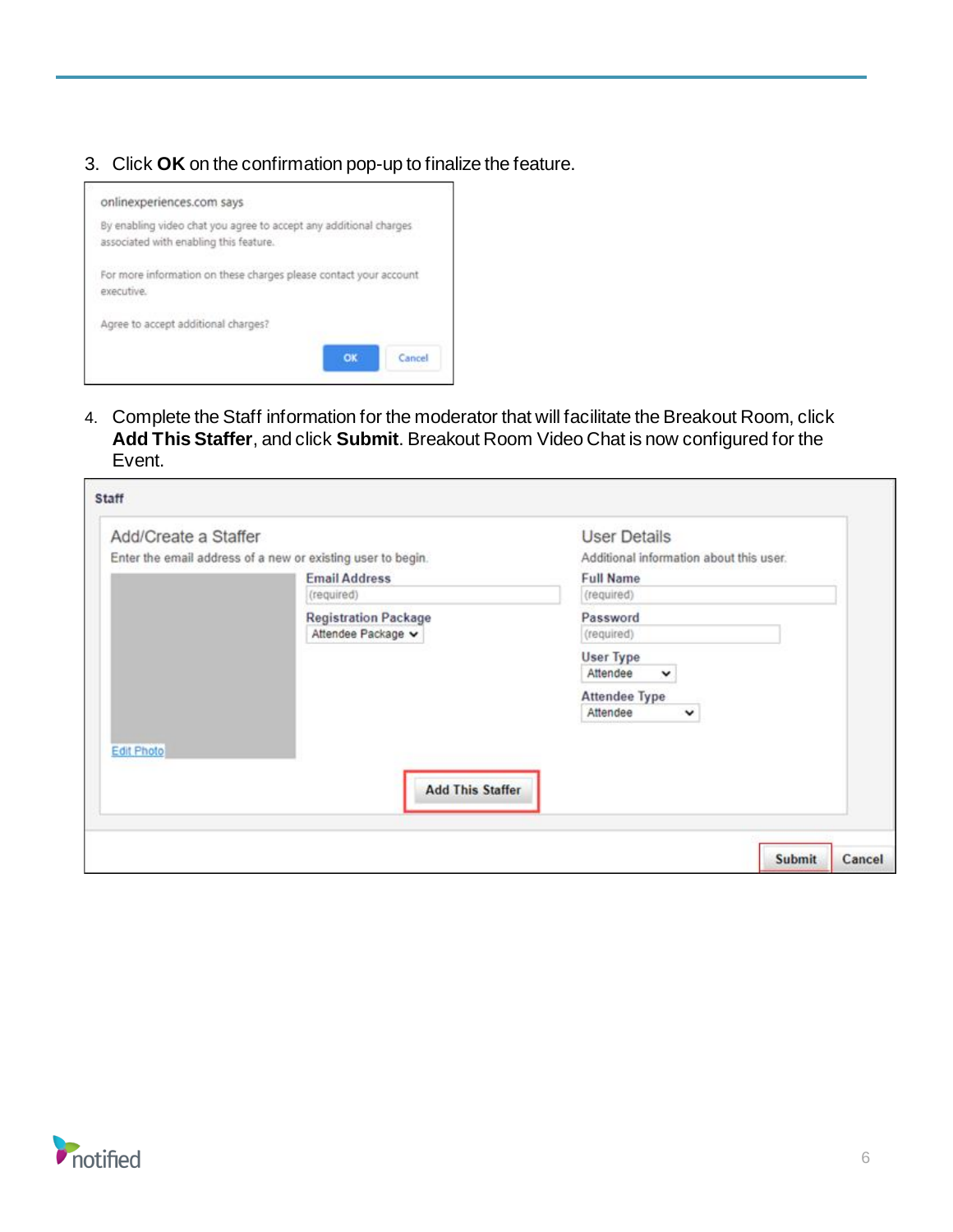#### **Sponsor Setup**

Before a Sponsor can add a Schedule Group Video Chat to their booth, the feature must be enabled within Space Builder Setup in Virtual Events.

1. Navigate to Space Builder Setup located in Sponsor Setup.

| <b>DASHBOARD</b>         |                                                                                                                                                                                                                                                                                                                                |
|--------------------------|--------------------------------------------------------------------------------------------------------------------------------------------------------------------------------------------------------------------------------------------------------------------------------------------------------------------------------|
| <b>GENERAL SETTINGS</b>  | <b>Sponsor Setup</b>                                                                                                                                                                                                                                                                                                           |
| <b>HOST SPACES</b>       | Manage event sponsors and Space Builder settings in the Sponsor Setup area. The Space Builder tool allows sponsor space owners to configure<br>their spaces, add content, and set up space staffers. Learn more >                                                                                                              |
| <b>NAVIGATION</b>        |                                                                                                                                                                                                                                                                                                                                |
| <b>CONTENT STRUCTURE</b> | <b>Manage Sponsors</b>                                                                                                                                                                                                                                                                                                         |
| <b>SPONSOR SETUP</b>     | This area allows you to create and delete sponsors, associated user accounts and their spaces. Before a sponsor can begin using the Space                                                                                                                                                                                      |
| <b>PROMOTION</b>         | Builder tool to configure and load content into their spaces, you must create the sponsor account and at least one sponsor space.                                                                                                                                                                                              |
| <b>USERS</b>             |                                                                                                                                                                                                                                                                                                                                |
| <b>MESSAGING</b>         |                                                                                                                                                                                                                                                                                                                                |
| <b>REGISTRATION</b>      | <b>Space Builder Setup</b>                                                                                                                                                                                                                                                                                                     |
| <b>SOCIAL MEDIA</b>      | Configure the options which will be available to sponsor space owners when they use the Space Builder tool. You can control things like which<br>styles or features are available to choose from and put limits on the number of features, staffers and documents that a space can have.                                       |
| <b>METRICS</b>           |                                                                                                                                                                                                                                                                                                                                |
| EVENT TOOLS              |                                                                                                                                                                                                                                                                                                                                |
| <b>CMS</b>               | <b>Launch Space Builder</b>                                                                                                                                                                                                                                                                                                    |
|                          | As an event administrator, you may launch the Space Builder tool and edit any spaces in the environment just as a sponsor space owner would.<br>Event administrators always see all of the available sponsor spaces when working in the Space Builder, while sponsor space owners only see the<br>spaces they are assigned to. |

# 2. Under Features, click **Edit**.

| Features<br>Assign tab limits, allowed features, staffer limits, and document limits for each Sponsor Space Type. Learn more > |             |                 |                  |                                           |                         |  |
|--------------------------------------------------------------------------------------------------------------------------------|-------------|-----------------|------------------|-------------------------------------------|-------------------------|--|
| Selected features:                                                                                                             |             |                 |                  |                                           | $Edit$                  |  |
| <b>Sponsor Space Type</b>                                                                                                      | <b>Tabs</b> | <b>Staffers</b> | <b>Documents</b> | <b>Scheduled</b><br><b>Video</b><br>Chats | <b>Features Allowed</b> |  |
| Standard                                                                                                                       |             | 0               | 0                | $\bf{0}$                                  | (none)                  |  |

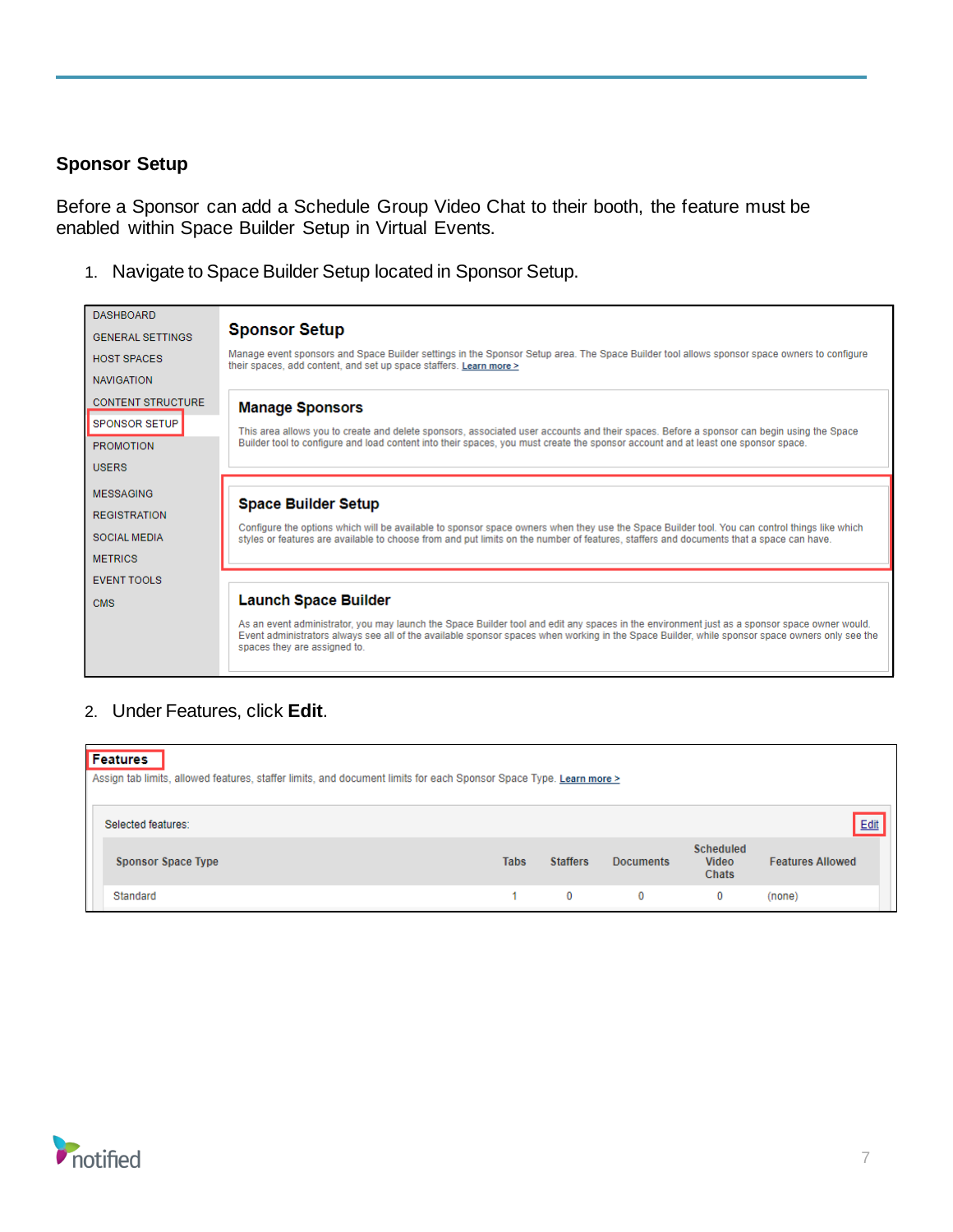- 1. In the Features edit window:
	- Sponsor Space Type: Enter the number Scheduled Group Video Chats per Sponsor Space Type.

**Note**: The maximum of Scheduled Group Video Chats is 10.

• Features Allowed: Select **Scheduled Video Chats**. Click **OK** on the pop-up to proceed, and then click **Apply**.

| Features<br>Assign tab limits, allowed features, staffer limits, and document limits for each Sponsor Space Type. Learn more > |             |                 |                  |                                    |                                                                                                                                                                                                                                                                               |
|--------------------------------------------------------------------------------------------------------------------------------|-------------|-----------------|------------------|------------------------------------|-------------------------------------------------------------------------------------------------------------------------------------------------------------------------------------------------------------------------------------------------------------------------------|
| <b>Sponsor Space Type</b>                                                                                                      | <b>Tabs</b> | <b>Staffers</b> | <b>Documents</b> | Scheduled<br>Video<br><b>Chats</b> | <b>Features Allowed</b>                                                                                                                                                                                                                                                       |
| Standard                                                                                                                       | $4 \times$  | 15              | 10               | 14                                 | $\Box$ Chat Room<br>$\Box$ Blog Space<br>□ External Web Page<br>HTML Content<br>Messane Roard<br>JJob Posting List<br>Scheduled Video Chats<br>$\Box$ RSS Reader<br>Social Media<br>Select Documents/Links<br>Video Collection<br>$\Box$ Survey<br>$\Box$ Yammer              |
| Premium                                                                                                                        | $8 \times$  | 10              | 20               | 6                                  | $\Box$ Chat Room<br>$\Box$ Blog Space<br>External Web Page<br>HTML Content<br>Job Posting List<br>Message Board<br>Scheduled Video Chats<br>$\Box$ RSS Reader<br>Select Documents/Links<br>Social Media<br>Video Collection<br>$\Box$ Survey<br>$\Box$ Yammer<br><b>Apply</b> |

2. Under Steps, click **Edit**, select **Scheduled Group Video Chat**, click **Apply,** and click **Submit**. Sponsors can now configure Schedule Group Video Chat for their booth with Space Builder.

| <b>Steps</b><br>Learn more > |                                   |                            |                            | Set up the steps that exhibitors and partners will see in the Space Builder menu. Select an item and use the arrows in the left column to change its position. |
|------------------------------|-----------------------------------|----------------------------|----------------------------|----------------------------------------------------------------------------------------------------------------------------------------------------------------|
|                              |                                   |                            |                            |                                                                                                                                                                |
|                              | <b>Step</b>                       | Active                     | Label                      | <b>Help text</b>                                                                                                                                               |
|                              | Name                              | $\blacktriangledown$       | Name                       | Provide your space name                                                                                                                                        |
|                              | <b>Custom Style</b>               | ☑                          | Style                      | Select your space style                                                                                                                                        |
|                              | <b>Colors</b>                     | ✓                          | Colors                     | Choose your space colors                                                                                                                                       |
|                              | Logo                              | ◡                          | Logo                       | Specify your space logo                                                                                                                                        |
|                              | Message                           | $\boldsymbol{\mathcal{S}}$ | About Us                   | Enter a space message                                                                                                                                          |
| $\mathbf{u}$                 | Image                             | M                          | <b>Front Screen</b>        | Provide a space image                                                                                                                                          |
|                              | <b>Documents</b>                  | ✓                          | <b>Documents and Links</b> | Add document/links                                                                                                                                             |
| ┸                            | <b>Tabs</b>                       | ☑                          | <b>Tab Content</b>         | Configure space tabs                                                                                                                                           |
|                              | <b>Scheduled Group Video Chat</b> | ø                          | Scheduled Group Video Chat | Setup a group video chat                                                                                                                                       |
|                              |                                   |                            |                            | <b>Apply</b>                                                                                                                                                   |

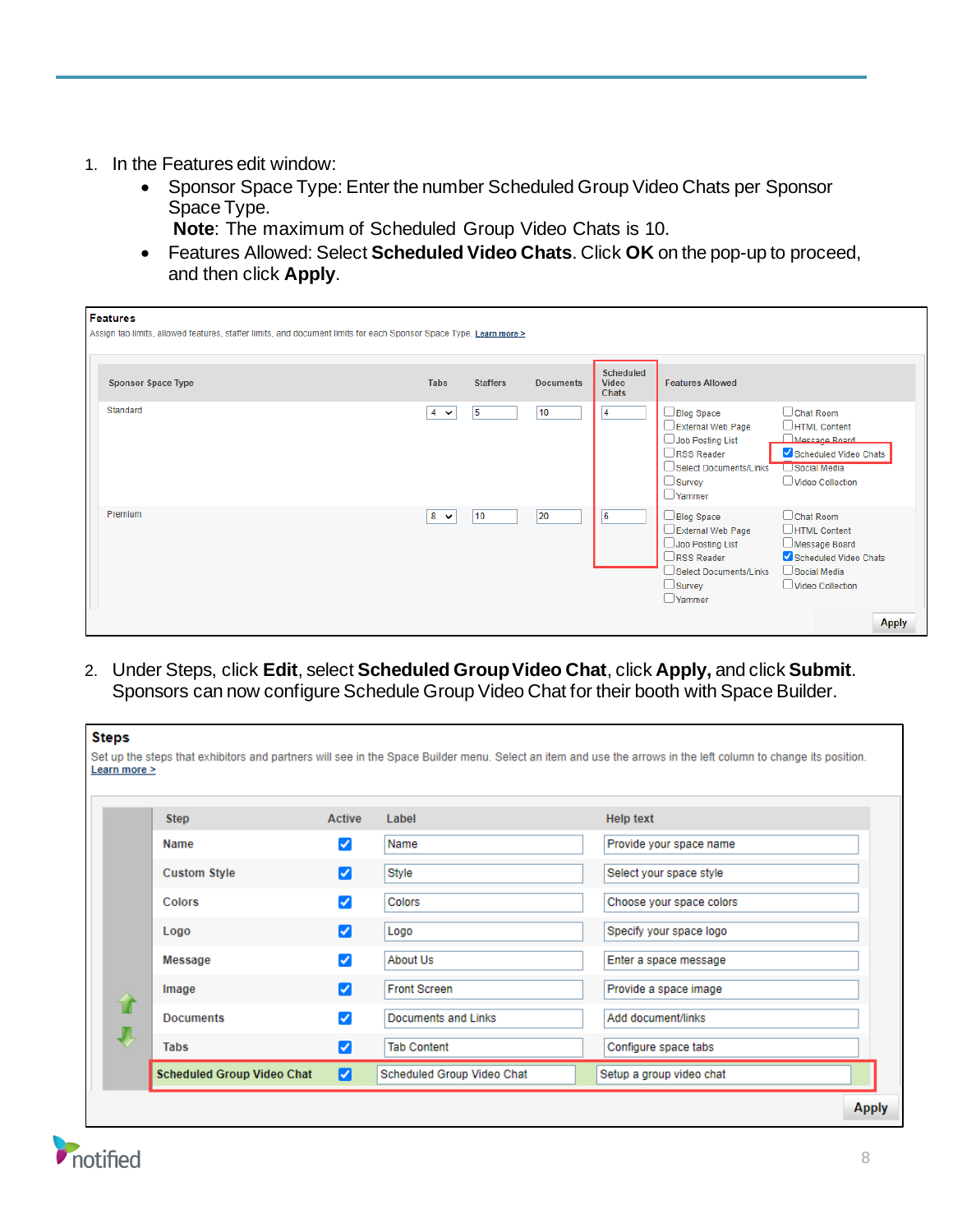# **Sponsor Space Builder**

**Note**: The steps in the Sponsor Setup section must be completed before Sponsors will be able to configure Schedule Group Video Chat in Virtual Events via the steps below.

1. Access **Sponsor Setup** > **Space Builder Setup** > **Launch Space Builder** and click **Scheduled Group Video Chat** under Configuration Steps.

| <b>DASHBOARD</b><br><b>GENERAL SETTINGS</b> | <b>Space Builder Setup</b>                                                                                                                                                                                                         |                              |                                          |                          | <b>Submit</b>        | Cancel |
|---------------------------------------------|------------------------------------------------------------------------------------------------------------------------------------------------------------------------------------------------------------------------------------|------------------------------|------------------------------------------|--------------------------|----------------------|--------|
| <b>HOST SPACES</b>                          | Set up the Space Builder tool that sponsor space owners use to configure their Sponsor Spaces. The Space Builder allows exhibitors and other partners to configure and<br>load content into their own virtual spaces. Learn more > |                              |                                          |                          |                      |        |
| <b>NAVIGATION</b>                           |                                                                                                                                                                                                                                    |                              |                                          |                          |                      |        |
| <b>CONTENT STRUCTURE</b>                    |                                                                                                                                                                                                                                    |                              |                                          |                          | Launch Space Builder |        |
| SPONSOR SETUP                               | <b>Styles</b><br>Select the space styles that will be available to event sponsors. Learn more >                                                                                                                                    |                              |                                          |                          |                      |        |
| <b>PROMOTION</b>                            |                                                                                                                                                                                                                                    |                              |                                          |                          |                      |        |
| <b>USERS</b>                                |                                                                                                                                                                                                                                    |                              |                                          |                          |                      |        |
| <b>MESSAGING</b>                            | Elevate<br>п                                                                                                                                                                                                                       | <b>Vertex</b><br><b>FLE</b>  | Quantum<br>п                             | <b>Responsive Design</b> |                      |        |
| <b>REGISTRATION</b>                         |                                                                                                                                                                                                                                    |                              |                                          |                          |                      |        |
| SOCIAL MEDIA                                | <b>INXPO</b>                                                                                                                                                                                                                       | <b>VIXFI</b><br><b>INXPO</b> | VXP<br><b>INXPO</b><br>This Rowsell, The | ONLINEE                  |                      |        |
| <b>METRICS</b>                              |                                                                                                                                                                                                                                    |                              |                                          |                          |                      |        |
| <b>EVENT TOOLS</b>                          |                                                                                                                                                                                                                                    |                              |                                          |                          |                      |        |
| <b>CMS</b>                                  |                                                                                                                                                                                                                                    |                              |                                          | <b>INXPO</b>             |                      |        |
|                                             | Select                                                                                                                                                                                                                             | Select                       | Select                                   | Select                   |                      |        |

- 2. Click **Add Group Chat** and enter the following:
	- Title
	- Start Date and Time
	- Duration: Maximum is 30-minutes
	- Max Participants: Maximum is 30
	- Moderator: Selected from booth staffers

#### **Example**:

| <b>Settings</b>                                                                                                     |                                                                                                                 |   |
|---------------------------------------------------------------------------------------------------------------------|-----------------------------------------------------------------------------------------------------------------|---|
| Title:<br><b>Start Date/Time (CST):</b><br><b>Duration (minutes):</b><br>Max Participants (up to 30):<br>Moderator: | Sponsor Breakout Room 1<br>$AM \sim$<br>12/17/2020<br>10<br>$\vert$ : 00<br>E.<br>30<br>20<br>Sponsor Staffer v | Œ |
| Save Changes Delete Cancel                                                                                          |                                                                                                                 |   |
|                                                                                                                     |                                                                                                                 |   |
|                                                                                                                     |                                                                                                                 |   |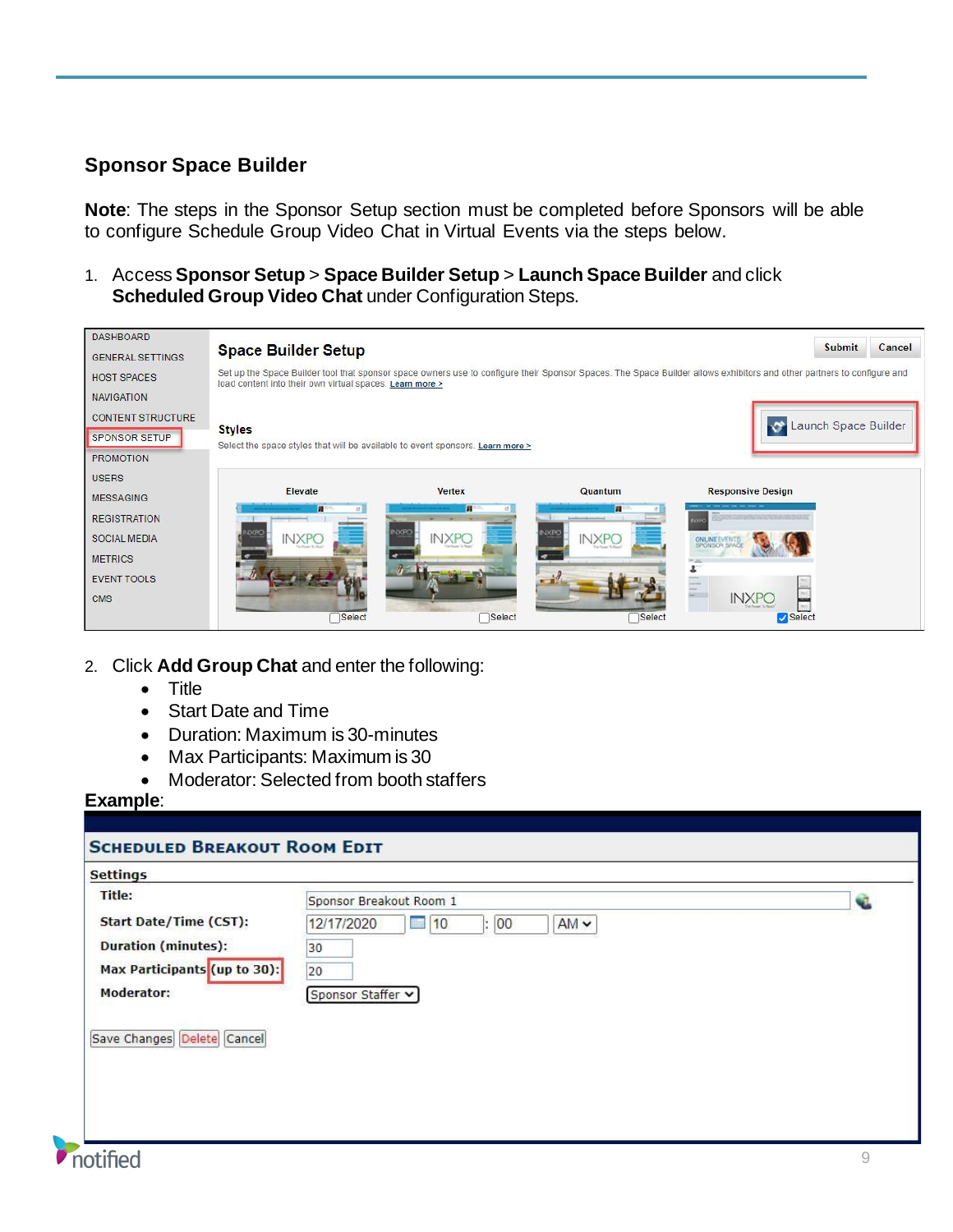- 3. Create a Tab for the Scheduled Group Chat under Tab Content.
	- Click **Tab Content**
	- Click **New**
	- Select **Scheduled Video Chats** under Type
	- Click **Save Changes**

|                | Sponsor 1      | <b>Select a Space</b><br>◡                    | <b>Current Step: Tab Content</b><br>Preview (New Window)<br>◡<br>(default)<br><b>HIDE SETTINGS</b> |  |
|----------------|----------------|-----------------------------------------------|----------------------------------------------------------------------------------------------------|--|
| 2              |                | Name<br>Style                                 | Reserve<br><b>TAB CONTENT</b>                                                                      |  |
| 3<br>4         | $\bullet$<br>Ø | Colors                                        | Settings<br>Title:<br><b>Schedule Breakouts</b><br><b>Display Order:</b>                           |  |
| 5 <sup>7</sup> |                | Logo<br>About Us                              | $\mathbf{1}$<br>$\blacktriangleright$<br><b>Track Visits:</b>                                      |  |
| $\overline{6}$ |                | <b>Front Screen</b><br>Documents and<br>Links | Content<br>Type: Scheduled Video Chats V                                                           |  |
| 8              |                | <b>Tab Content</b>                            | There are no additional settings for this content type.                                            |  |
| 9<br>10        |                | Staff<br>Search Words                         | Save Changes Cancel                                                                                |  |

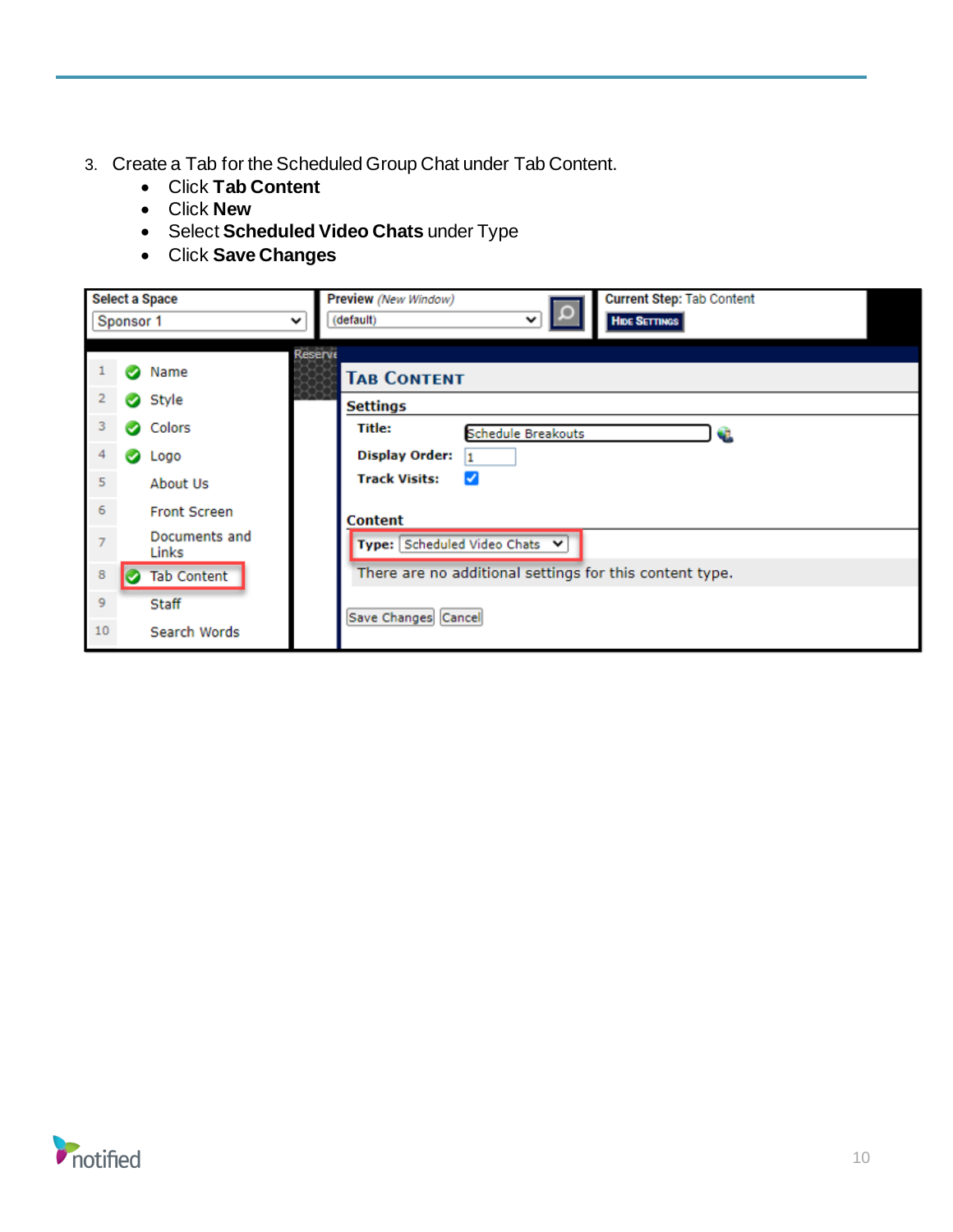# **Reporting**

Two separate stock reports can be configured for video chat:

- 1:1 Video Chat
- Scheduled Group Video Chat.

**Note**: It will take 48 hours for the video reporting to be updated from Vonage.

1. In Virtual Events, navigate to **Metrics** > **Advanced Metrics Configuration**> **Data Portal Configuration.**



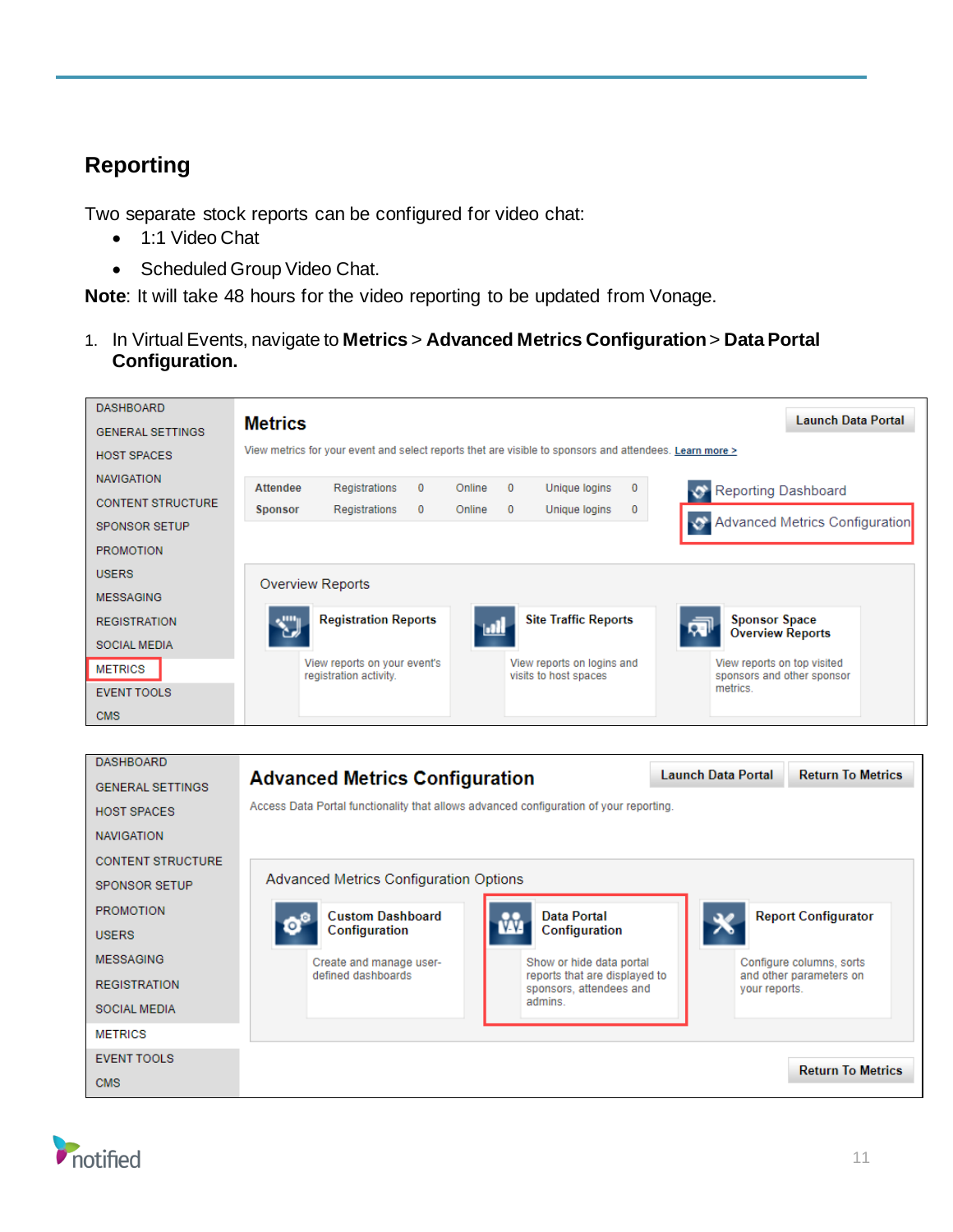# 2. Click **Add Menu Item** and click the Select Content icon.

| Μ<br>LOG IN TO THE DATA PORTAL<br><b>EDIT DATA PORTAL SETTINGS</b>                                                                                                                                                                                                                                                                                                                    |                      |                          |                |                     |  |
|---------------------------------------------------------------------------------------------------------------------------------------------------------------------------------------------------------------------------------------------------------------------------------------------------------------------------------------------------------------------------------------|----------------------|--------------------------|----------------|---------------------|--|
| The Data Portal Settings determine what reports will display in the Data Portal for each user type. A custom login page for the Data Portal can also<br>be defined for your event. Additionally, you can further restrict access by adding filters by various user attributes. Note that granting access to a<br>particular report does not ensure that data will display for a user. |                      |                          |                | <b>Save Changes</b> |  |
| <b>Custom Login Page</b><br><b>Custom Home Page</b><br><b>Menu Setup</b>                                                                                                                                                                                                                                                                                                              |                      |                          |                |                     |  |
| <b>View All</b>                                                                                                                                                                                                                                                                                                                                                                       | Delete All           | Add Menu Item            |                |                     |  |
| Click here to enter a menu header                                                                                                                                                                                                                                                                                                                                                     |                      | <b>Menu Item Fields</b>  |                |                     |  |
| <b>OVERVIEW</b>                                                                                                                                                                                                                                                                                                                                                                       | Content              |                          | (Custom HTML)  |                     |  |
| 3D Dashboard                                                                                                                                                                                                                                                                                                                                                                          | Label                |                          |                |                     |  |
| <b>TRENDS</b>                                                                                                                                                                                                                                                                                                                                                                         | Indent               |                          | 0              |                     |  |
| <b>Attendance Trends</b>                                                                                                                                                                                                                                                                                                                                                              | Order                |                          | 835            |                     |  |
| <b>Attendance By Company</b>                                                                                                                                                                                                                                                                                                                                                          | <b>Active</b>        |                          | ✓              |                     |  |
| <b>REGISTRATION REPORTS</b>                                                                                                                                                                                                                                                                                                                                                           | <b>Access</b>        |                          | System Users V |                     |  |
|                                                                                                                                                                                                                                                                                                                                                                                       | <b>Sponsor</b>       |                          | (All)          | Q.                  |  |
| <b>Full Registration Report</b>                                                                                                                                                                                                                                                                                                                                                       | <b>Sponsor Type</b>  |                          | (AII)          | Ò.                  |  |
| <b>ATTENDANCE REPORTS</b>                                                                                                                                                                                                                                                                                                                                                             |                      | <b>Sponsor User Type</b> | (AII)          | QZ                  |  |
| <b>LOGINS</b>                                                                                                                                                                                                                                                                                                                                                                         | <b>Sponsor User</b>  |                          | (AII)          | Ò.                  |  |
| <b>Registrants that Attended</b>                                                                                                                                                                                                                                                                                                                                                      | <b>Attendee Type</b> |                          | (AII)          | QŻ                  |  |
| <b>Registrants that Did Not Attend</b>                                                                                                                                                                                                                                                                                                                                                | <b>Attendee</b>      |                          | (AII)          | $\alpha$            |  |
| <b>User Login Activity</b>                                                                                                                                                                                                                                                                                                                                                            |                      | <b>Delete</b>            |                |                     |  |

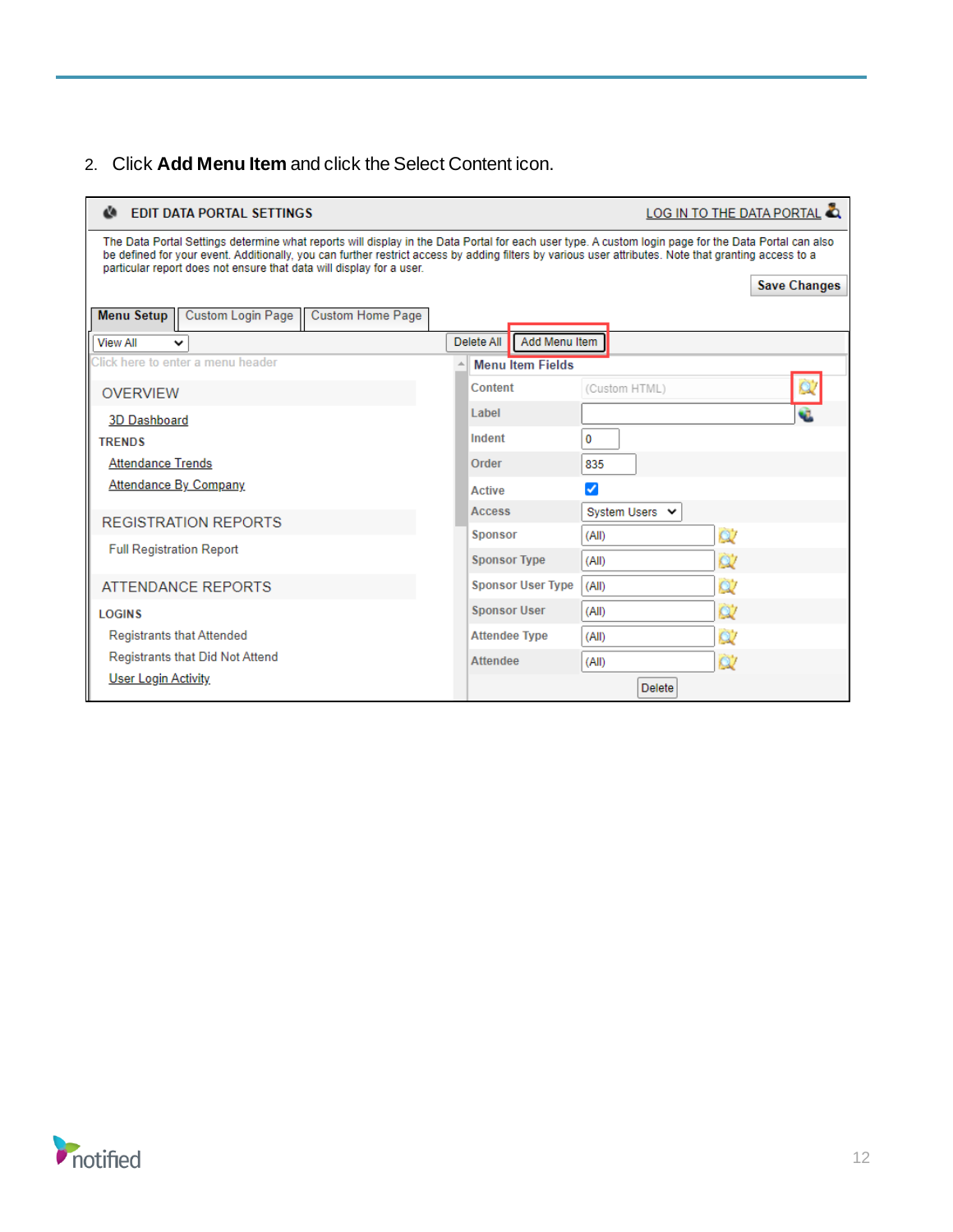• For 1:1, select **1:1 Video Chat** from the Stock Reports section, enter a Label, and click **Save Changes**. Reporting is now configured.

| <b>EDIT DATA POR</b><br>M                             | D Lookup With Section Break - Google Chrome           | $\times$       | LOG IN TO THE DATA PORTAL                      |
|-------------------------------------------------------|-------------------------------------------------------|----------------|------------------------------------------------|
|                                                       | onlinexperiences.com/Scripts/Server.nxp?LASCmd=<br>Α. | $^{\circledR}$ |                                                |
| The Data Portal Setting                               | <b>Custom HTML</b>                                    |                | custom login page for the Data Portal can also |
| be defined for your even<br>particular report does no | (Custom HTML)                                         |                | ler attributes. Note that granting access to a |
|                                                       | <b>Stock Reports</b>                                  |                | <b>Save Changes</b>                            |
|                                                       | 1:1 Video Chat                                        |                |                                                |
| <b>Menu Setup</b><br>Custon                           | Attendance By Company                                 |                |                                                |
| <b>View All</b><br>$\checkmark$                       | <b>Attendance Trend</b>                               |                |                                                |
| Click here to enter a me                              | <b>Attendee Event Activity</b>                        |                |                                                |
|                                                       | <b>Badge Award Summary</b>                            |                |                                                |
| <b>OVERVIEW</b>                                       | Badge Awards By Badge                                 |                | ustom HTML)                                    |
| 3D Dashboard                                          | Badge Awards By User                                  |                |                                                |
|                                                       | <b>Blog Activity Summary</b>                          |                |                                                |
| <b>TRENDS</b>                                         | <b>Combined Space Visitors</b>                        |                |                                                |
| <b>Attendance Trends</b>                              | <b>Content Syndication Report</b>                     |                |                                                |
| <b>Attendance By Comp</b>                             | <b>Course Test Detail</b>                             |                |                                                |
|                                                       | <b>Course Test Summary</b>                            |                |                                                |
| <b>REGISTRATION R</b>                                 | <b>CPE Metrics</b>                                    |                | stem Users V                                   |

**Note**: The 1:1 Video chat report consists of the following data:

- Total 1:1 Video Chats
- Total Subscribed Minutes
- # of Sponsor to Attendee Video Chats
- # of Attendee to Attendee Video Chats
- # of Sponsor to Sponsor Video Chats